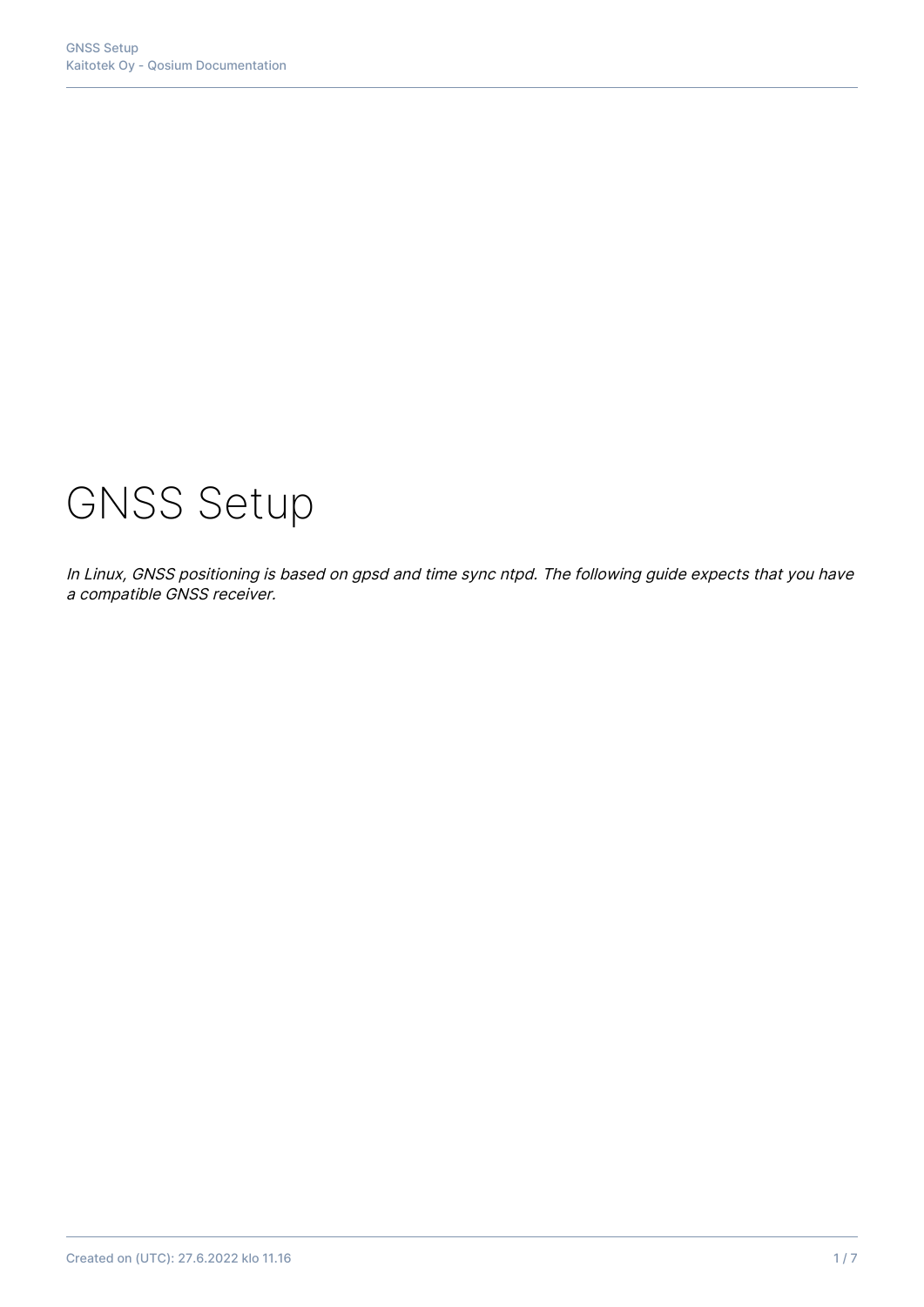# Table of Contents

| 2. Step-by-Step Instructions |  |
|------------------------------|--|
|                              |  |
|                              |  |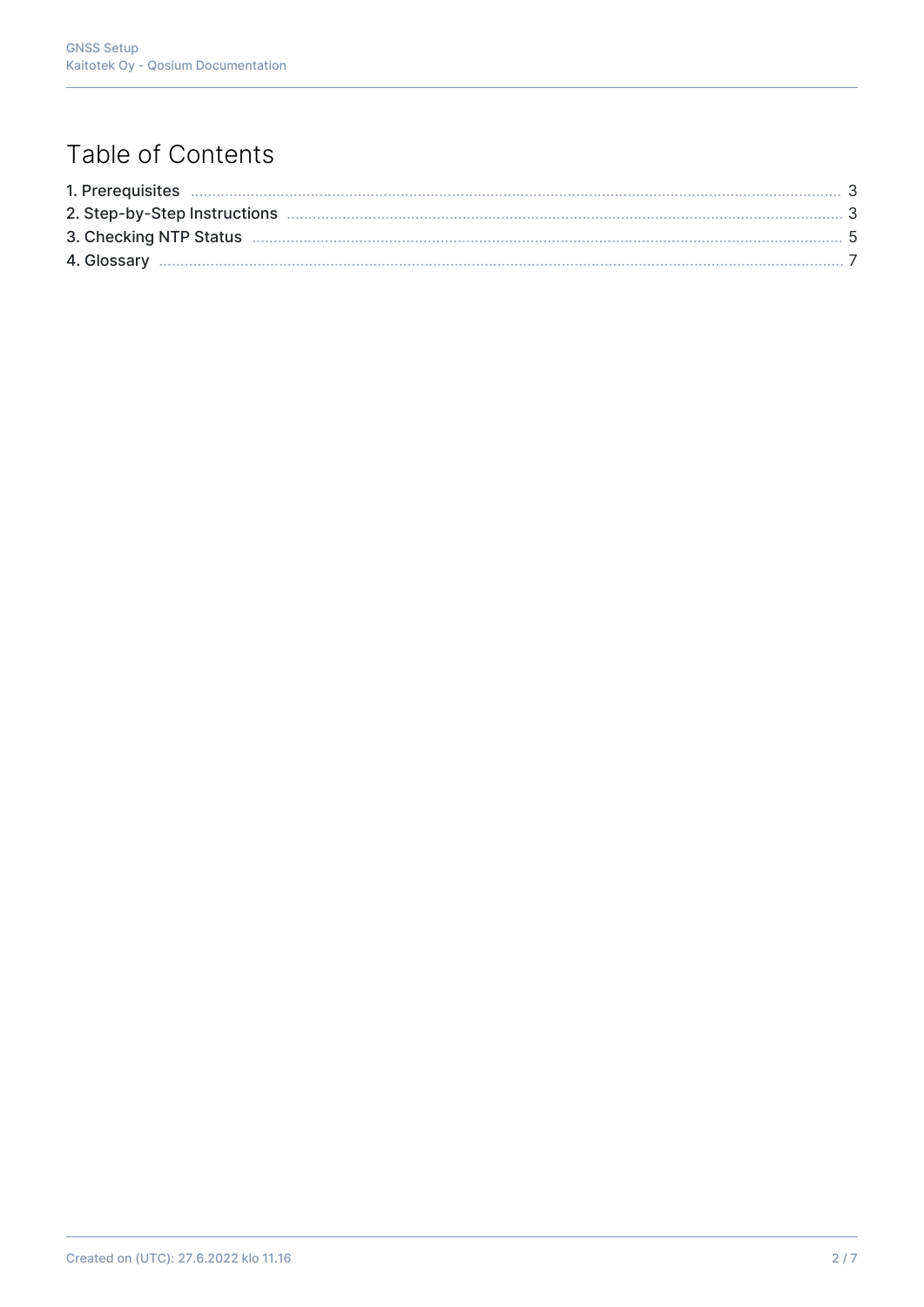## 1. Prerequisites

First, you need a compatible GNSS unit. Any GNSS with PPS signal that works in Linux should apply. However, if you did not purchase the GNSS unit from Kaitotek, modifications to the configuration may be needed to match with the wiring of the GNSS unit.

The following packages need to be installed (Ubuntu):

- **gpsd**
- $n$ ntp
- setserial
- **particular** bps-tools (optional, recommended for debugging problems)
- gpsd-clients (optional, recommended for debugging problems)

You need NTP with PPS clock support. By default, it is provided with latest updates of Ubuntu xenial (16.04 LTS) and yakkety (16.10) and zesty (17.04). In Ubuntu, the PPS is enabled in NTP 4.2.8p4 or later. If your system has a version of NTP without PPS support, compile it yourself with PPS clock (22) enabled. This can be done by enabling all clocks during configuration phase: ./configure --enable-all-clocks.

This guide assumes that kernel level PPS is supported. If you have a modern distribution this should not be a problem, but for example some old CentOS distributions do not have kernel level PPS support. In this case special shmpps application with NMEA(20) and SHM(28) NTP drivers and special configuration might help you to get application level PPS support.

In order to reach a good result, your machine should have an integrated serial port or at least a PCI-based serial port adapter for the PPS signal. If, e.g., a USB serial port adapter is in use, the synchronization accuracy will be much worse.

# 2. Step-by-Step Instructions

This chapter assumes that the serial port location is /dev/ttyS0 (an integrated serial port for PPS signal) and USB port is /dev/ttyUSB0 (for NMEA message reception). Port numbers may vary depending on your system, so please check and change them accordingly.

To install the required packages, type:

sudo apt-get install gpsd gpsd-clients ntp pps-tools setserial

Connect the USB and serial cables. It might be useful to check in which port the USB device is attached:

dmesg

To start *apsd* type:

sudo service gpsd start

Then, check that GNSS reception is working:

xgps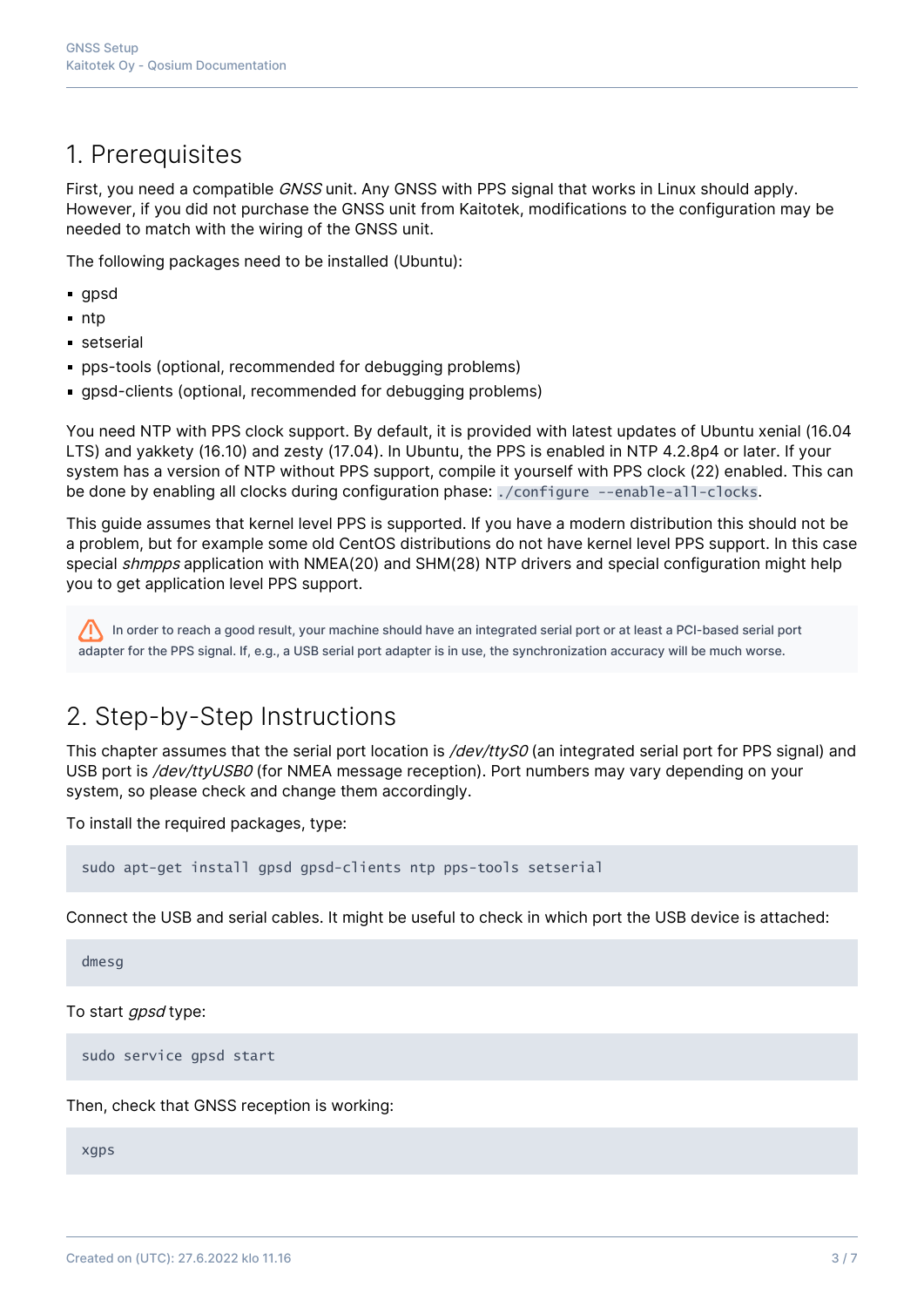You should see satellites appearing. It might take few minutes initially (as long as 12 minutes in the worst case). Please wait until the fix is got. If nothing happens, exit the xgps and check that gpsd is using the correct USB port by typing:

```
sudo dpkg-reconfigure gpsd
sudo service gpsd restart
```
When the GNSS basic reception is working fine, enable the serial driver for PPS (18). In case there are several serial ports, please modify the port number /dev/ttyS<port> to match the correct one.

```
sudo ldattach 18 /dev/ttyS0
```
/dev/pps0 device should appear. If there are several /dev/pps<port> devices or you want to ensure that the PPS is working type:

sudo ppstest /dev/pps0

If you see output appearing every second, the PPS works. Press  $Ctrl + C$  to stop. If you don't see anything after ok, found 1 source(s), now start fetching data..., please check the device is properly connected and port number is correctly selected.

Enable serial port low\_latency mode to ensure low jitter:

```
sudo setserial /dev/ttyS0 low_latency
```
Configure NTP by editing /etc/ntp.conf.

Disable the default servers by commenting them out, if you want to use only GPS time. Example:

```
# Use servers from the NTP Pool Project. Approved by Ubuntu Technical Board
# on 2011-02-08 (LP: #104525). See http://www.pool.ntp.org/join.html for
# more information.
#server 0.ubuntu.pool.ntp.org
#server 1.ubuntu.pool.ntp.org
#server 2.ubuntu.pool.ntp.org
#server 3.ubuntu.pool.ntp.org
```
Add the following lines:

```
#PPS
server 127.127.22.0 minpoll 4 maxpoll 4
fudge 127.127.22.0 flag2 0
#SHM
server 127.127.28.0 prefer
fudge 127.127.28.0 time1 0.55 refid GPS
```
Again, if the /dev/pps<port> device number is not 0, you should modify the number in PPS lines accordingly. Example (PPS device /dev/pps1):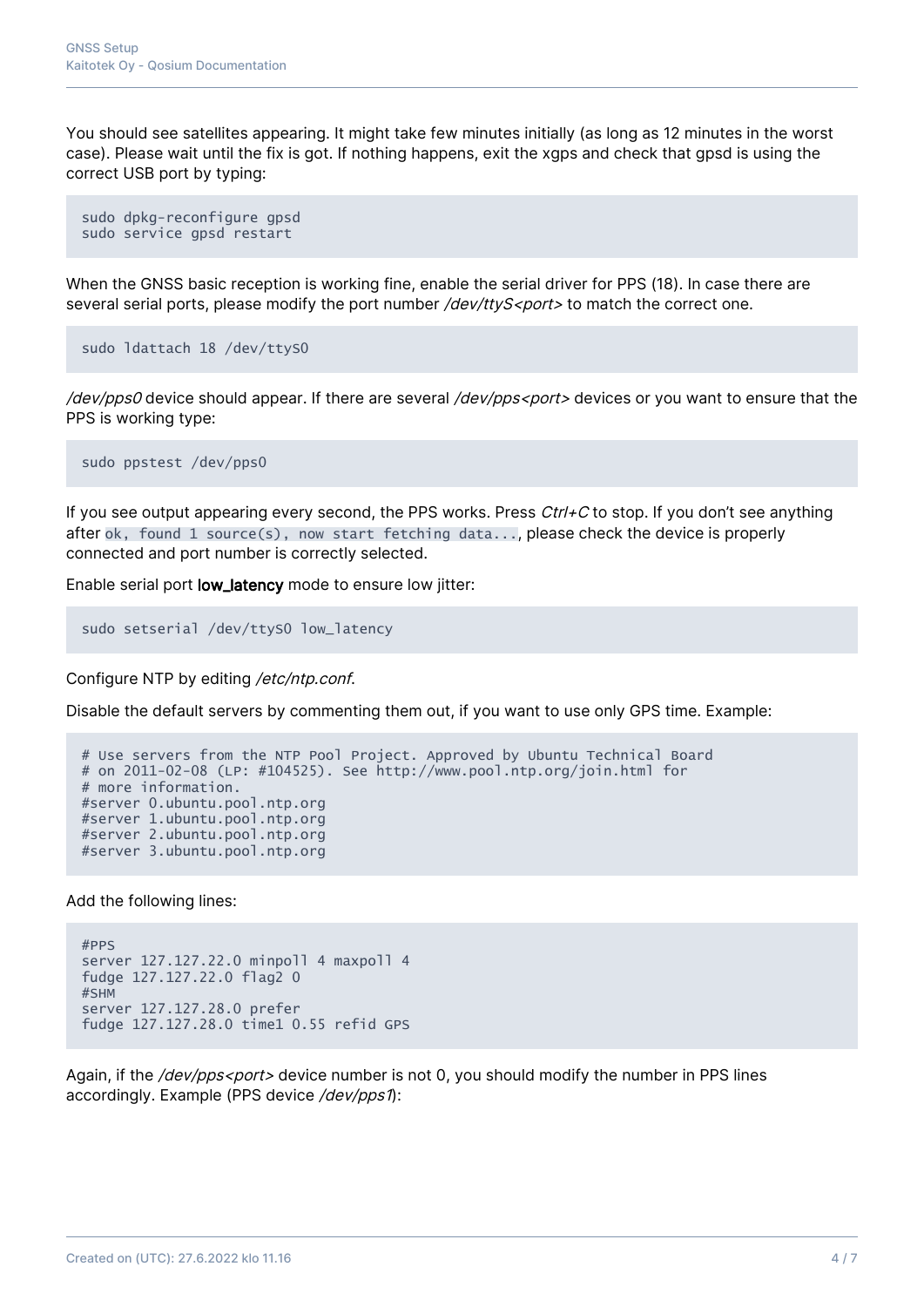```
#PPS
server 127.127.22.1 minpoll 4 maxpoll 4
fudge 127.127.22.1 flag2 0
```
#### Start the NTP

sudo service ntp start

## 3. Checking NTP Status

Wait for the clock to be synchronized. To check the status type:

ntpq -p

Typical outputs are presented next.

1. The clock is correctly synchronized (see the marks o and \*):

| remote                   | refid             |  |                |  | st t when poll reach delay offset jitter                           |  |
|--------------------------|-------------------|--|----------------|--|--------------------------------------------------------------------|--|
| OPPS(1)<br>$*$ SHM $(0)$ | $-$ PPS.<br>.GPS. |  | 0 <sup>1</sup> |  | $0$ 1 11 16 377 0.000 -0.011 0.019<br>42 64 377 0.000 6.741 15.645 |  |

2. Not (yet) synchronized. Please wait or recheck the configuration. Also, if the clock is off too much, NTP could refuse synching. In this case, do initial synching manually.

| remote           | refid         |                                  |  | st t when poll reach delay offset jitter |                           |       |
|------------------|---------------|----------------------------------|--|------------------------------------------|---------------------------|-------|
| PPS(1)<br>SHM(0) | PPS.<br>.GPS. | 0 <sup>1</sup><br>0 <sup>1</sup> |  | $-16$ 0 0.000<br>$-64$ 0 0.000           | $0.000 \t 0.000$<br>0.000 | 0.000 |

3. SHM only synchronized. Please wait for the PPS sync or recheck the PPS configuration.

| remote        | refid |                |  |  | st t when poll reach delay offset jitter |  |
|---------------|-------|----------------|--|--|------------------------------------------|--|
|               |       |                |  |  |                                          |  |
| PPS(1)        | PPS.  | 0 <sup>1</sup> |  |  | $-16$ 0 0.000 0.000 0.000                |  |
| $*$ SHM $(0)$ | .GPS. |                |  |  | $0$ 1 3 64 1 0.000 -14.525 0.000         |  |

4. Clock sources dropped as falseticker due to poor accuracy. Please check that the GPS signal is strong enough and restart NTP.

| remote             | refid         |                                  |  | st t when poll reach delay offset jitter |                               |       |
|--------------------|---------------|----------------------------------|--|------------------------------------------|-------------------------------|-------|
| XPPS(1)<br>XSHM(0) | .PPS.<br>GPS. | 0 <sup>1</sup><br>0 <sup>1</sup> |  | $-16$ 0 0.000<br>$-64$ 0 0.000           | $0.000 \qquad 0.000$<br>0.000 | 0.000 |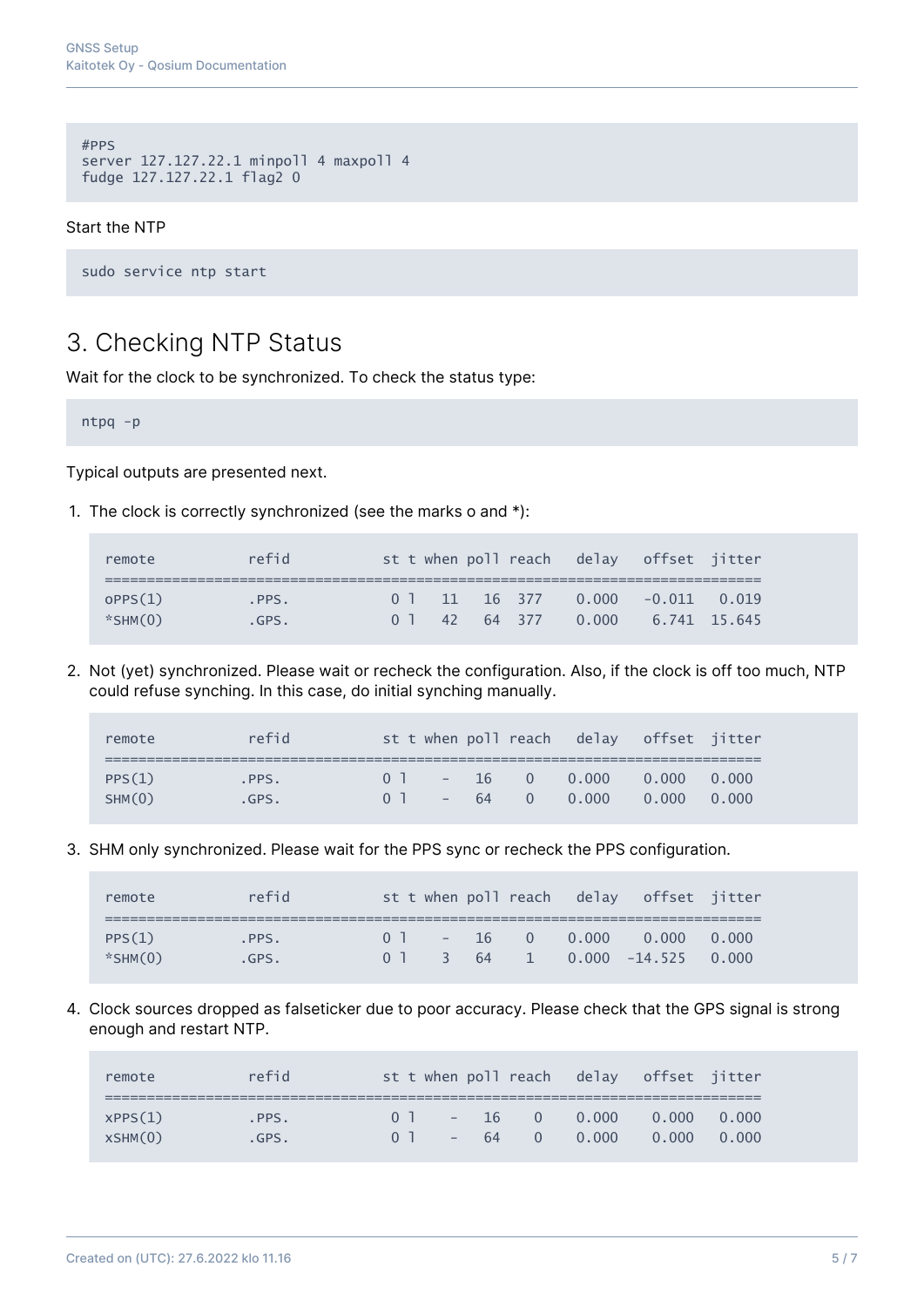5. No PPS clock. Please check that PPS (22) is enabled in *ntp.conf* and that NTP has PPS driver support.

| remote        | refid |  |  |  | st t when poll reach delay offset jitter |  |
|---------------|-------|--|--|--|------------------------------------------|--|
|               |       |  |  |  |                                          |  |
| $*$ SHM $(0)$ | GPS.  |  |  |  | $0$ 1 3 64 1 0.000 -14.525 0.000         |  |

#### 6. NTP not running:

ntpq: read: Connection refused